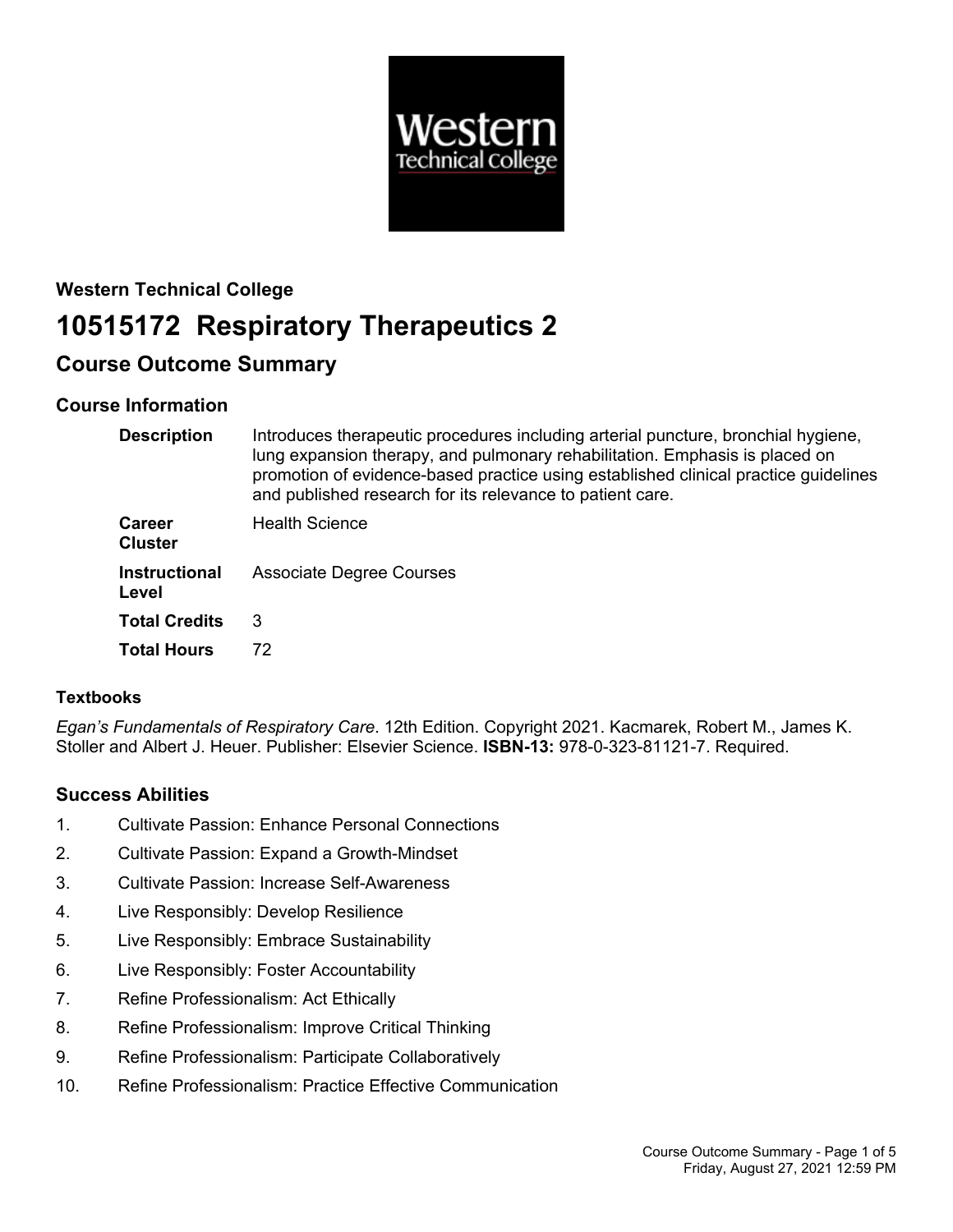# **Program Outcomes**

- 1. Apply respiratory therapy concepts to patient care situations.
- 2. Demonstrate technical proficiency required to fulfill the role of a Respiratory Therapist.
- 3. Practice respiratory therapy according to established professional and ethical standards.

# **Course Competencies**

# **1. Perform arterial puncture**

**Assessment Strategies**

- 1.1. by performing arterial puncture in a simulated patient setting
- 1.2. by answering questions in oral or written format

# **Criteria**

# *Your performance will be successful when:*

- 1.1. you perform all relevant steps on the procedure checklist
- 1.2. you obtain appropriate sample
- 1.3. you indicate possible sources of error, complications or contamination
- 1.4. you handle sample in accordance with standard precautions
- 1.5. you collect pertinent clinical information

#### **Learning Objectives**

- 1.a. State how to obtain, process and analyzed arterial blood samples.
- 1.b. List the hazards, complications, and possible adverse reactions of the procedure.
- 1.c. Describe the possible sampling sites and modifications of the procedure to each site.
- 1.d. Describe the purpose of the modified Allen's Test and perform the procedure.
- 1.e. Perform all relevant steps of an arterial puncture.
- 1.f. Demonstrate proper handling of the sample in order to avoid contamination and sources of error in the sample.
- 1.g. Demonstrate proper use of standard precautions to protect the healthcare worker collecting the arterial sample.

# **2. Perform airway clearance therapies (e.g. bronchial hygiene)**

#### **Assessment Strategies**

- 2.1. given various patient scenarios
- 2.2. by answering questions in oral or written format
- 2.3. by performing techniques in a simulated patient setting

#### **Criteria**

- 2.1. you perform all relevant steps on the procedure checklist
- 2.2. assessment includes review of patient data and recommendation of additional data if needed
- 2.3. assessment supports airway clearance technique selected
- 2.4. assessment supports airway clearance equipment selected
- 2.5. assessment follows available clinical practice guidelines
- 2.6. assessment includes appropriate outcome assessment for technique selected
- 2.7. you use airway clearance equipment
- 2.8. you assemble airway clearance equipment
- 2.9. you modify therapy based on patient response
- 2.10. you troubleshoot airway clearance equipment

# **Learning Objectives**

- 2.a. Describe normal airway clearance and the factors that can impair their function.
- 2.b. Identify pulmonary diseases associated with abnormal airway clearance.
- 2.c. Describe specialized cough techniques such as directed cough, huff cough, forced expiratory technique, splinted cough, and autogenic drainage.
- 2.d. State the goals, indications, contraindications, hazards and precautions for all bronchial hygiene therapies.
- 2.e. Perform bronchial hygiene including postural drainage, percussion and vibration (PDPV).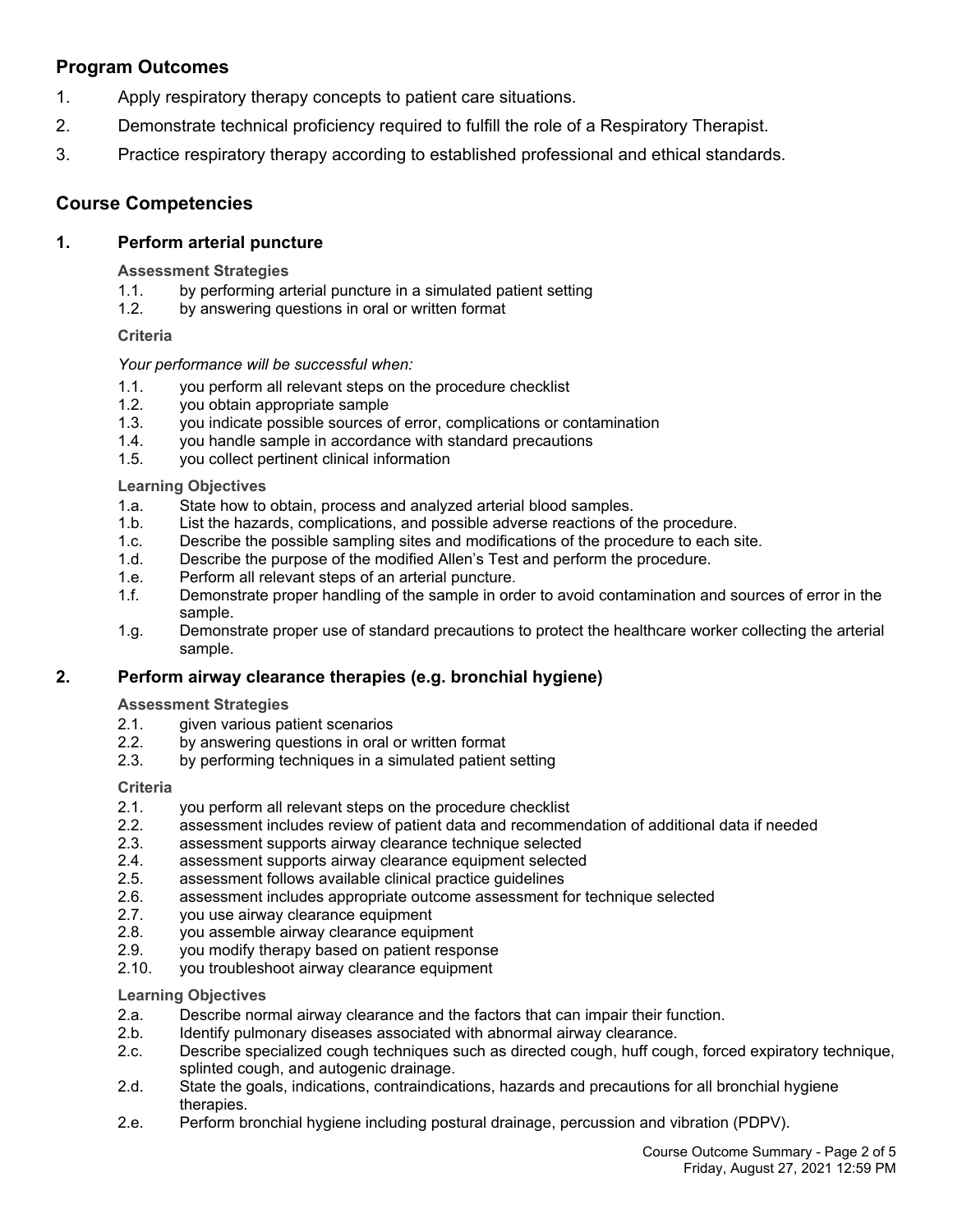- 2.f. Decribe the proper technique and potential benefits of positive expiratory pressure (PEP) and vibratory PEP.
- 2.g. Differentiate mechanical devices used for secretion removal such as a mechanical in/exsufflator and high frequency chest wall compression/oscillation.
- 2.h. Monitor a patients response to bronchial hygiene therapy.
- 2.i. Modify bronchial hygiene therapy based on a patients response.

# **3. Perform volume expansion therapies (i.e. IPPB, IS, CPAP, PEP)**

#### **Assessment Strategies**

- 3.1. given various patient scenarios
- 3.2. by answering questions in oral or written format
- 3.3. by performing techniques in a simulated patient setting

### **Criteria**

### *Your performance will be successful when:*

- 3.1. you perform all relevant steps on the procedure checklist
- 3.2. assessment includes review of patient data and recommendation of additional data if needed
- 3.3. assessment supports volume expansion technique selected
- 3.4. assessment includes appropriate outcome assessment for technique selected
- 3.5. assessment follows available clinical practice guidelines
- 3.6. you modify therapy based on patient response
- 3.7. you select volume expansion equipment
- 3.8. you assemble volume expansion equipment
- 3.9. you use volume expansion equipment
- 3.10. you troubleshoot volume expansion equipment

### **Learning Objectives**

- 3.a. Describe clinical findings associated with various types of atelectasis.
- 3.b. Identify patients in need of volume expansion therapy.
- 3.c. Describe how lung expansion therapy works and compare various techniques.
- 3.d. List the indications, hazards, and complications associated with the various modes of lung expansiontherapy.
- 3.e. Develop a respiratory care plan using evidence based protocols.
- 3.f. Monitor a patient's response to therapy and modify the treatment plan as indicated.

# **4. Develop an educational plan for patient and family**

# **Assessment Strategies**

- 4.1. given various patient scenarios<br>4.2. by answering questions in oral of
- by answering questions in oral or written format

# **Criteria**

- 4.1. educational plan is age appropriate
- 4.2. educational plan includes but not limited to therapy goals, breathing training, pharmacy, oxygen, secretion management, equipment, disease, smoking cessation, nutrition as appropriate
- 4.3. educational plan reflects cultural, ADA, gender, age, literacy and socioeconomic status
- 4.4. you implement the plan with a simulated patient

#### **Learning Objectives**

- 4.a. Assess the needs, abilities, and readiness to learn when providing patient education.
- 4.b. Identify barriers to patient learning and suggest ways to address them.
- 4.c. Evaluate patient learning using techniques such as teach back, return demonstration, and/or observation of behavior change.

# **5. Develop a multidisciplinary pulmonary rehabilitation care plan**

#### **Assessment Strategies**

- 5.1. given various patient scenarios
- 5.2. by answering questions in oral or written format
- 5.3. by implementation in a simulated patient setting

#### **Criteria**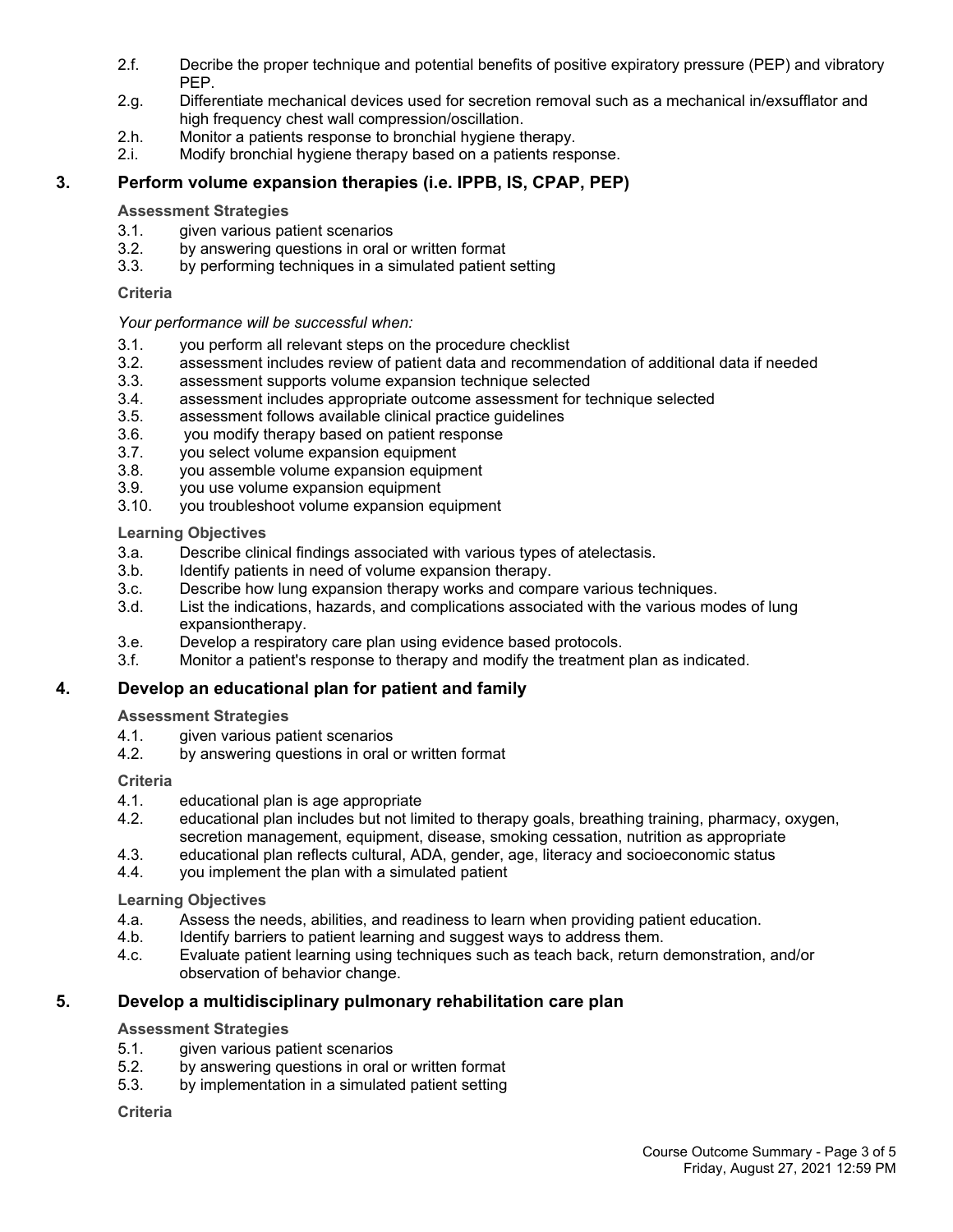*Your performance will be successful when:*

- 5.1. you educate patient and caregivers to achieve therapeutic outcomes in a pulmonary rehabilitation settings
- 5.2. care plan to include but not limited to therapy goals, breathing training, pharmacy, oxygen, secretion management, equipment, disease, smoking cessation, nutrition
- 5.3. care plan specifies the roles of various disciplines
- 5.4. care plan includes outcomes assessments<br>5.5. care plan incorporates appropriate education
- care plan incorporates appropriate educational plan
- 5.6. care plan is based on appropriate assessments
- 5.7. care plan is in appropriate protocols
- 5.8. you develop an exercise program according to the exercise prescription
- 5.9. you differentiate between cardiac and pulmonary rehabilitation protocols

**Learning Objectives**

- 5.a. Describe the purpose, program components, and goals of pulmonary rehabilitation.
- 5.b. Explain the role of the respiratory therapist in a pulmonary rehabilitation setting
- 5.c. Identify patients appropriate for inclusion in a pulmonary rehab program.

#### **6. Adapt therapeutic interventions for delivery in an alternate care setting**

**Assessment Strategies**

- 6.1. given various patient scenarios
- 6.2. by answering questions in oral or written format
- 6.3. by implementation in a simulated patient setting

**Criteria**

#### *Your performance will be successful when:*

- 6.1. you educate patient and caregivers to achieve therapeutic outcomes in an alternate care setting
- 6.2. you select appropriate equipment for alternate care settings
- 6.3. you troubleshoot appropriate equipment for alternate care settings
- 6.4. you assemble and us appropriate equipment for alternate care settings
- 6.5. you modify therapies for use in an alternate care settings
- 6.6. you modify infection control techniques for use in alternate care settings
- 6.7. you identify safety concerns for equipment and therapies in alternate care settings

**Learning Objectives**

- 6.a. List the objective criteria required for medicare reimbursement of oxygen delivery in the home care setting.
- 6.b. Describe the operating principle of stationary and portable oxygen concentrators.
- 6.c. Compare delivery of respiratory care services in the acute care setting to alternative settings.

# **7. Perform 12 lead ECG**

**Assessment Strategies**

- 7.1. through a skill demonstration
- 7.2. with a role-play partner, peer
- 7.3. without the use of references

#### **Criteria**

*Your performance will be successful when:*

- 7.1. you select the correct instruments/equipment
- 7.2. you perform all critical steps in the right order
- 7.3. you follow safety procedures
- 7.4. you verbalize an explanation of the process as you perform it
- 7.5. your explanation presents sound reasoning as you describe the decisions you make throughout the process

#### **Learning Objectives**

- 7.a. List the indications for obtaining a 12 lead EKG.
- 7.b. Apply electrodes to the patient chest in the correct location.
- 7.c. Describe normal blood flow in the coronary arteries.